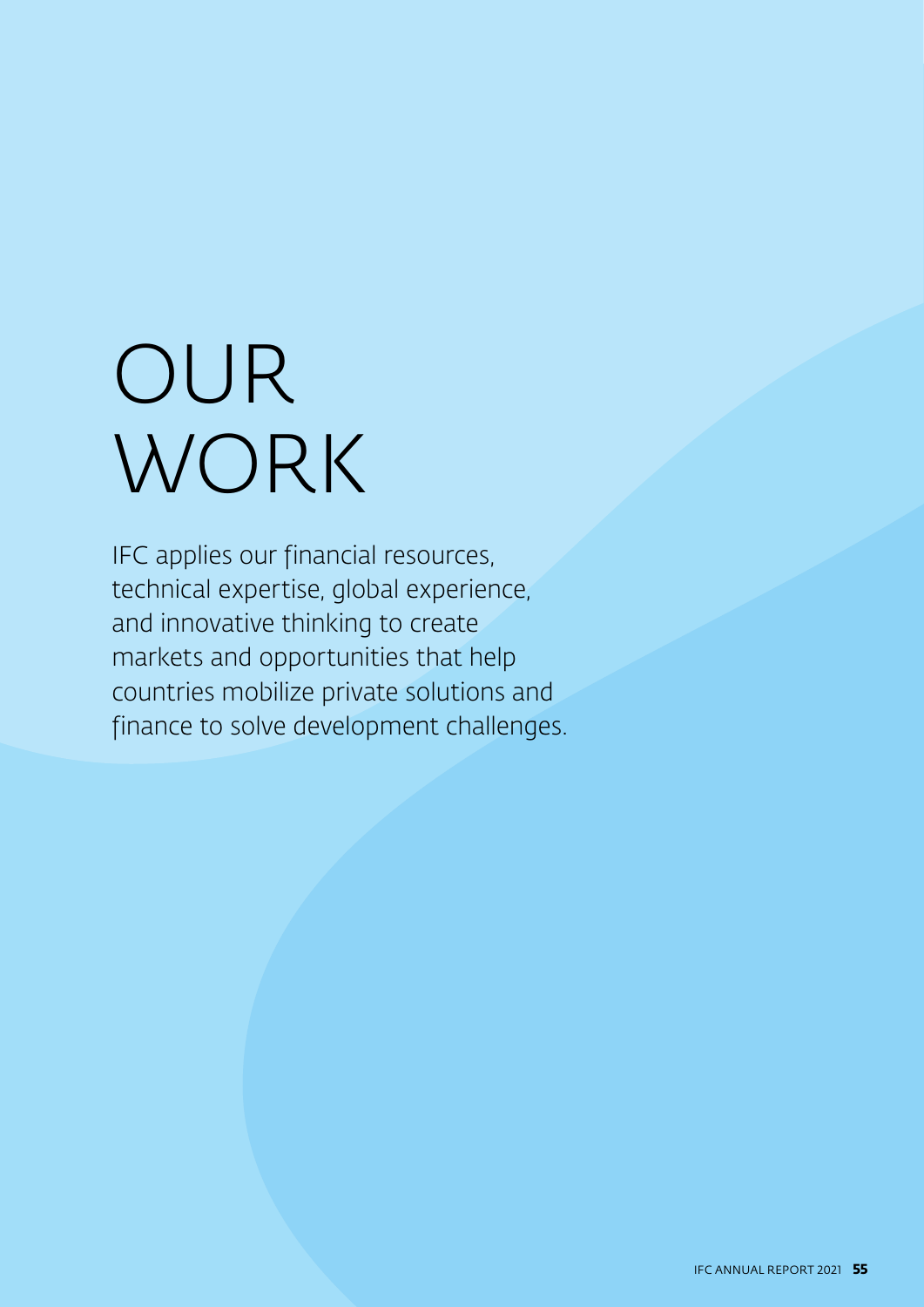## **What We Do**

## **INVESTMENT**

In FY21, we made \$23 billion in long-term investments in 313 projects to support the private sector in developing countries. This includes \$10.8 billion mobilized from other investors.

| <b>PRODUCT LINES</b> | Loans<br>• Project and corporate financing<br>• On-lending through intermediary institutions<br>• 73 local currencies<br><b>Equity</b><br>• Direct equity investments<br>• Private-equity funds<br>• Profit-participating loans, convertible loans, and<br>preferred shares                                                                                                                                                                                                                                                                                                                                                                                                                                                                                                                    | In FY <sub>21</sub> , we made<br>commitments for<br>\$10.8 billion in new<br>loans for our own<br>account.<br>In FY21, equity<br>investments<br>accounted for<br>about \$1.2 billion<br>of commitments<br>we made for our<br>own account.                                                                              |
|----------------------|------------------------------------------------------------------------------------------------------------------------------------------------------------------------------------------------------------------------------------------------------------------------------------------------------------------------------------------------------------------------------------------------------------------------------------------------------------------------------------------------------------------------------------------------------------------------------------------------------------------------------------------------------------------------------------------------------------------------------------------------------------------------------------------------|------------------------------------------------------------------------------------------------------------------------------------------------------------------------------------------------------------------------------------------------------------------------------------------------------------------------|
|                      | <b>Trade and Commodity Finance</b><br>• Guarantee of trade-related payment obligations of<br>approved financial institutions<br>• Risk mitigation on a per-transaction basis for more than<br>123 banks across 44 countries.                                                                                                                                                                                                                                                                                                                                                                                                                                                                                                                                                                   | In FY21, IFC had a<br>commitment of<br>\$6 billion in trade<br>finance more<br>than half of which<br>was committed<br>in International<br>Development<br>Association (IDA)*<br>countries and fragile<br>and conflict-affected<br>situations (FCS).                                                                     |
|                      | <b>Syndications</b><br>• Mobilize our partners' capital to forge new connections<br>that can help increase foreign investment in the world's<br>poorest countries.<br>• Syndications accounted for 34 percent of the total<br>Core Mobilization funds by IFC for our clients in FY21.<br>• At year-end, Syndications managed a total portfolio of<br>\$15.6 billion on behalf of its investment partners.                                                                                                                                                                                                                                                                                                                                                                                      | In FY <sub>21</sub> , IFC<br>syndicated a total<br>of \$4.6 billion to<br>83 partners through<br>B loans, parallel loans,<br>credit insurance,<br>local currency<br>syndications, green<br>loan syndications,<br>and the MCPP, which<br>creates customized<br>portfolios of<br>emerging-market<br>loans for investors. |
|                      | <b>Risk Management and Structured Solutions</b><br>• Derivatives products to help clients hedge their market<br>risks (currency risks, interest rate, and commodity<br>price, etc.)<br>• Wide range of bespoke structured finance products.<br>These include unfunded instruments covering either<br>single credit exposures or portfolios of assets. Through<br>these products, IFC can leverage its AAA rating to provide<br>financing to end-borrowers by assuming all or a portion<br>of their credit risk while utilizing other funding sources.<br>• Other structured credit instruments such as<br>securitizations, covered bonds, and DPRs that help<br>clients access capital markets and benefit from<br>credit enhancement from predictable cash flows<br>of underlying portfolios. |                                                                                                                                                                                                                                                                                                                        |

\*This refers to list of countries eligible for financing from IDA under the IDA-17 cycle.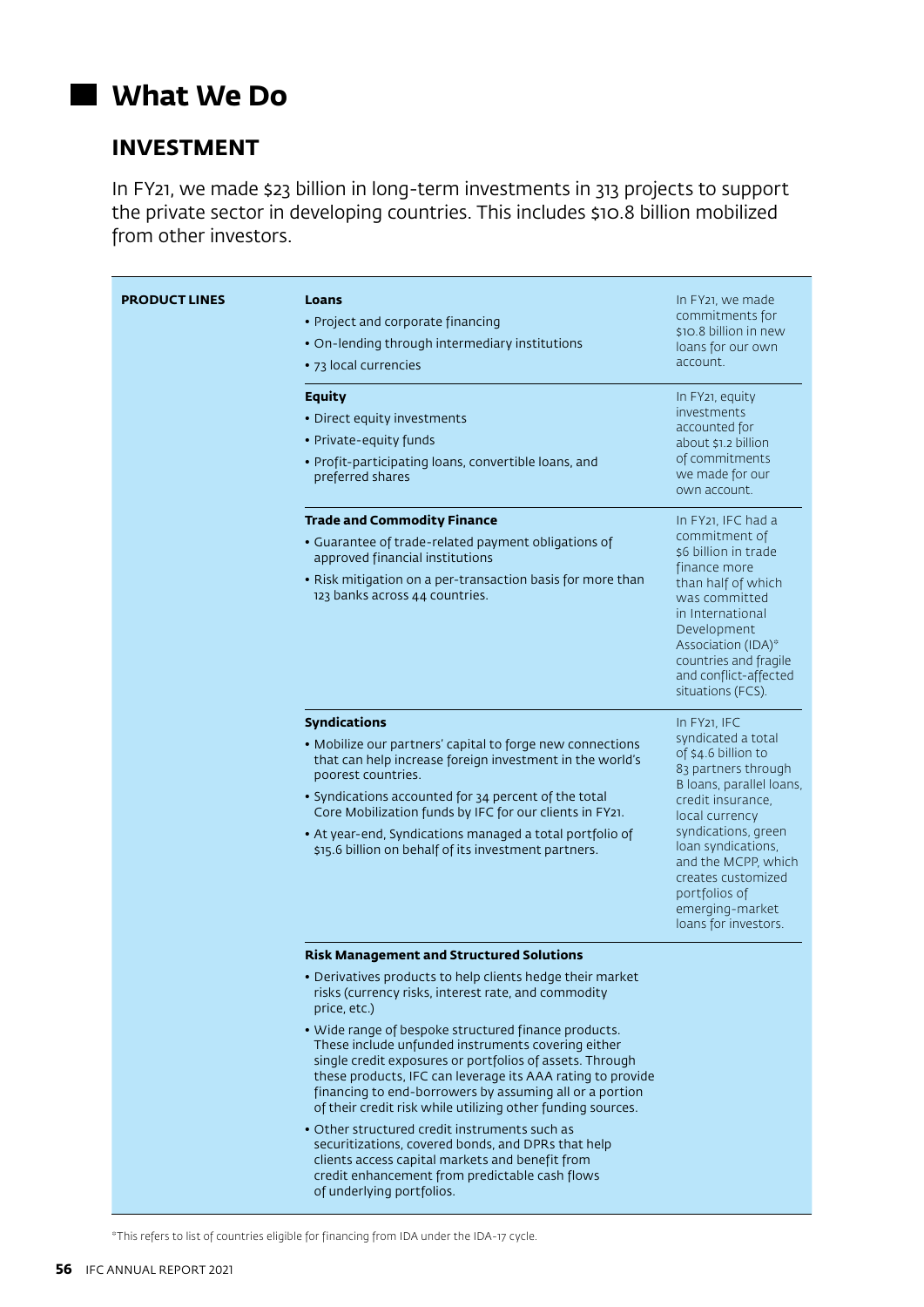#### **Blended Concessional Finance**

- Concessional funds combined with our own financing
- Mobilizing investment in areas of strategic importance to IFC including climate and gender
- Helps to de-risk and address market failures in transactions

In FY21, we committed more than \$717 million of concessional donor funds, catalyzing \$2.1 billion in investments for IFC's own account.

### **ADVISORY**

Providing advice is a critical part of the IFC 3.0 strategy to create markets and mobilize private capital. Through our advisory programs, we work with clients, including companies, financial institutions, industries, and governments, to transform ideas into increased private sector investment, green growth, inclusive job creation, and bankable projects. We help to establish the necessary conditions that will attract capital and sustainable investments and mobilize private capital through our public-private partnership (PPP) transaction advisory work, which enables the private sector to grow. We work in a hands-on manner with IFC investment clients to improve their operations and enhance development impact on local supply chains and communities.

Our advisory work is informed by the joint IFC and World Bank Country Private Sector Diagnostics; the World Bank Group's multi-year Country Partnership Frameworks; and IFC's Country Strategies and Sector Deep Dives.

Through IFC Advisory Services:

- •We help companies attract and retain private investors and partners, enter new markets, and increase their impact. We provide tailored market insights as well as technical advice on how to improve companies' operational performance and sustainability.
- •We help industries and industry sectors adopt good practices and standards to increase competitiveness, productivity, and sustainability to weather the impacts of COVID-19.
- •We help governments structure PPPs to improve people's access to high-quality infrastructure and basic services. We also advise on improving the business environment through reforms that promote investment, spur growth, and create jobs — while providing support for the implementation of these reforms.
- •We work in collaboration with the World Bank to provide Upstream policy advice, which aims to develop activities that help create markets and support future transactions in multiple industries, especially in IDA countries and Fragile and Conflict-Affected Situations.
- •We play a key role in a seamless continuum of activity beginning with enabling environment

advisory, extending to Upstream advisory to help create new investment opportunities, and culminating in firm-level advisory in support of new IFC and private sector investment.

•We work with global experts to generate ideas and analyses to address the most urgent challenges in private sector development. We foster peer-topeer learning at a global scale through our networks convening policymakers and influencers, which we effectively leveraged to help support our clients during the pandemic.

Particularly in countries beset by extreme poverty, conflict, and fragility, we work with clients to improve their environmental, social, and governance practices, including those related to gender. We help developing economies realize the economic potential of clean energy and green building. We help lagging private sectors transform into the digital age. And we help potential investment clients improve their operational performance and management practices to attract the financing they need.

The economic impact of COVID-19 on developing economies generated unprecedented demand for IFC Advisory Services in FY21. Project teams responded rapidly to urgent demand from clients for tactics and strategies to cope with the fallout from the pandemic. We are committed to helping our clients and governments, and more broadly, the private and financial sectors of our client countries, emerge from the crisis stronger. We are assisting businesses to weather the crisis and advising governments to make the necessary reforms to enable their private sectors to retain investment, preserve jobs, rebuild markets, and enable longterm private sector investment opportunities.

In FY21, our advisory portfolio stood at \$1.4 billion, encompassing just over 800 advisory projects in more than 100 countries. Our PPP transaction advisory work mobilized \$3.2 billion of private capital, which directly contributes to IFC Long Term Finance. Fifty-four (54) percent of IFC's advisory program was in IDA countries, 21 percent was in FCS areas, and 24 percent on climate. Forty-two (42) percent included efforts to close economic gaps between men and women, such as jobs, finance, and markets. Thirty (30) percent of our Advisory project support Upstream interventions. Our advisory staff members remain close to clients, with almost 80 percent based in the field.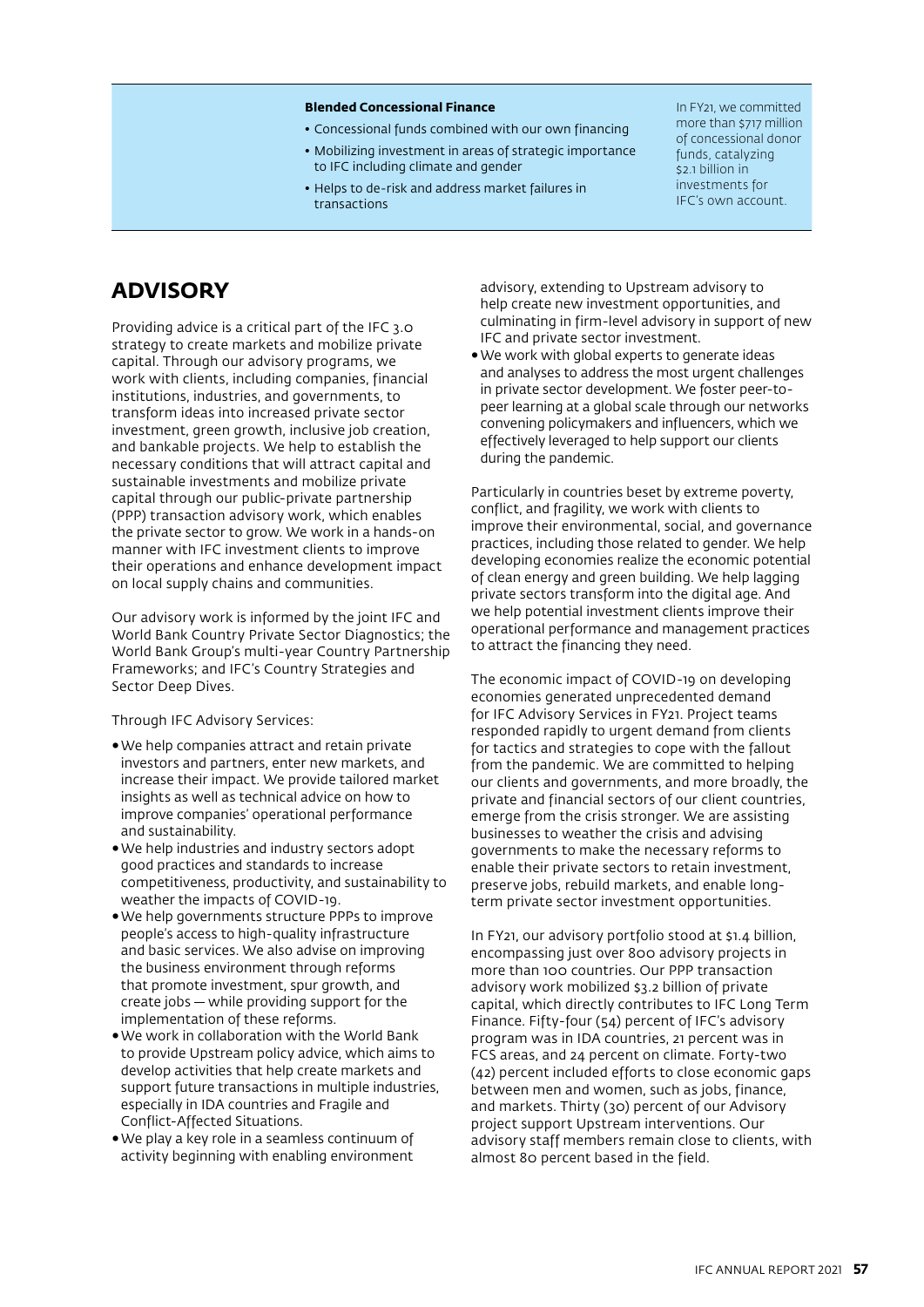#### **HOW WE WORK WITH COMPANIES**

**Agribusiness:** We help companies improve productivity and sustainability by focusing on operational efficiency, food safety and standards, adoption of technology to the agribusiness value chain, good soil and water management, and professionalization of smallholder farmer supply chains, while applying climate-smart and gendersmart practices.

**Corporate Finance Services:** We support clients to identify and enter new markets and structure entry strategies. We help companies attract international investors and bring in new skills, expertise, and capital. We support the structuring of complex projects and offer advice on the design and execution of partnerships, joint ventures, and acquisitions.

**Disruptive Technologies:** We work across the entrepreneurial and venture capital ecosystem supporting accelerators, seed funds, and new fund managers in frontier geographies. We connect highimpact proven tech solutions globally with corporate customers to de-risk tech adoption, increase capital flow to women entrepreneurs and promote adoption of digital training platforms for improving digital skills for employment.

**Education:** Through IFC's new initiative, Vitae, we support higher education institutions in improving employability outcomes for their graduates, thereby minimizing the skills gap for the changing job realities of the 21st century.

**Environment, Social & Governance (ESG):** We provide integrated ESG advice to help companies improve access to capital, achieve long-term success and implement crisis management and pandemic response, by adopting corporate governance structures, in line with the IFC Corporate Governance Methodology, as well as environmental and social risk management systems in line with the IFC Performance Standards. Our guidance addresses holistically the management of potential or actual changes to the environment, including pollution, biodiversity impacts, carbon emissions, climate change, and natural resource use. It also considers potential or actual changes on surrounding communities and workers, including the incidence of gender-based violence. And it seeks to improve governance structures and processes, such as board functioning, gender diversity in corporate leadership, ethical conduct, controls, disclosure, and transparency. We build the capacity of industry associations and ESG service providers to influence ESG practices market-wide.

**Gender Equality and Economic Inclusion:** We work with companies to enhance the recruitment, retention, and promotion of women and other underserved groups. We also help companies increase women's access to financial services, technology, information, and markets.

**Global Infrastructure:** We support private and sub-sovereign public sector clients to become

attractive destinations for infrastructure investments and help close the infrastructure gaps. We work with subnational governments to strengthen institutions and regulations; improve critical infrastructure and environmental sustainability; foster skills and innovation; expand access to finance; and build capacity to manage tax and royalty payments to improve community welfare and local content. We also work closely with private sector clients to acquire a social license to operate in tough environments by increasing benefits to local communities; mitigating social risks; and addressing obstacles to gender equality and inclusion in the workplace, across the supply chain.

**Green Buildings:** We offer tools and training to help companies construct buildings that use energy, water, and materials more efficiently. We also help governments establish related policy frameworks and work with banks to launch green-finance products.

**Health:** We support healthcare providers in improving the quality of healthcare outcomes through deploying the new IFC IQ-Healthcare assessment tool and accompanying advisory services. We also run a community of practice to support Women's Leadership in Healthcare, focusing on the unique challenges to women leaders in the sector.

**Manufacturing:** We work with our clients in the manufacturing sector to develop and finance their decarbonization strategies, as well as improve the productivity of their direct operations and supply chains. This includes bringing a gender-smart lens to companies' employment challenges and supporting the deployment of supply chain finance tied to improved sustainability performance.

**Small and Medium Enterprises (SMEs):** We help SMEs strengthen their skills and performance, improving their ability to participate in the supply and distribution networks of larger firms. We advise companies and governments on how to improve working conditions and boost the competitiveness of the textile sector's supply chain.

**Tourism:** We help businesses modernize their tourism offerings and maximize the potential of their natural and cultural assets. Tourism has been one of the hardest hit business sectors during COVID-19. We work with clients to assess the impact and devise strategies to restore their tourism sectors as quickly as possible.

#### **HOW WE WORK WITH FINANCIAL INTERMEDIARIES (FIs) AND FUNDS**

**Financial Institutions:** We help clients strengthen risk management and diversify product offerings to key priority areas such as SME finance, gender, housing finance, and renewable energy. Through knowledge sharing of best SME-banking practices and solutions, we help build financial institutions' capacity to expand access to credit; expand their financial and non-financial services, including to women-led/owned businesses; support sustainable supply chains; and catalyze investment opportunities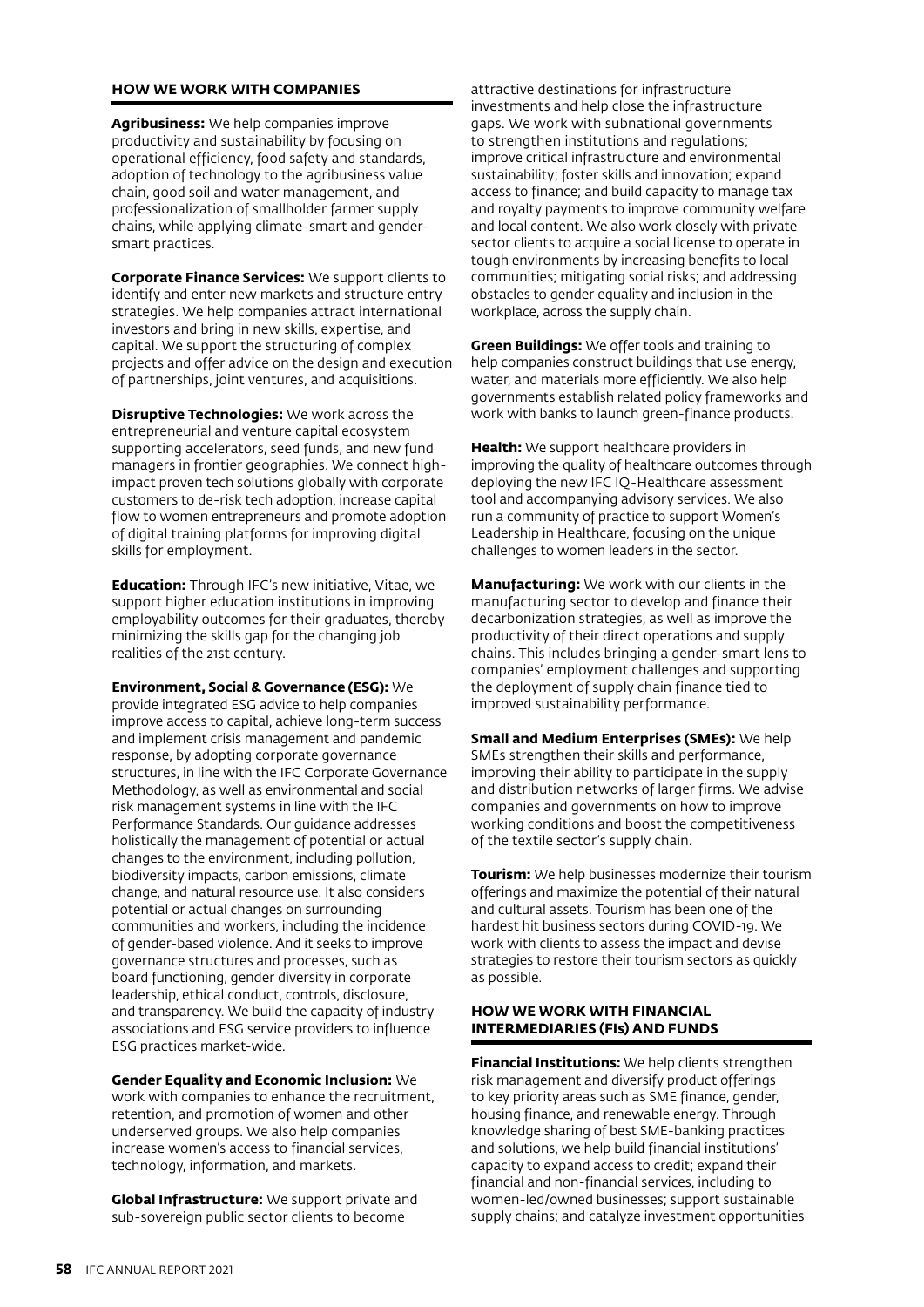in emerging- and developing-market economies. IFC supports financial institutions in defining and implementing digitization strategy roadmaps and accelerating their digital transformation.

**Fund Managers:** We help develop the private equity industry in frontier markets and provide non-investment-related advice to fund managers. We help increase ESG investment into emerging markets by providing asset managers with ESG data and artificial intelligence-powered analytics.

#### **HOW WE WORK WITH GOVERNMENTS**

IFC's work with governments, the World Bank, and other partners focuses on implementing recommendations highlighted in our Country Private Sector Diagnostics and reforms prioritized in our Country Strategies to increase the private sector's role in development. Specific areas of emphasis include:

**Cities Initiative:** We help local governments, municipalities, and provinces prioritize and develop sustainable, resilient infrastructure services for their citizens.

**Financial Sector:** We work with governments and the private sector to promote universal access to finance, build resilient, transparent, and smoothfunctioning financial systems and capital markets. This includes supporting governments to establish the key building blocks, both regulations and institutions, to increase access to finance, such as

credit information, use of moveable assets to secure lending, and debt resolution. We work closely with the World Bank and leverage its expertise alongside IFC investment resources to jointly develop local capital markets in selected focus countries.

**Enabling Investment Climate:** We help improve the business environment through economy-wide, and increasingly, more sector-specific reforms that address regulatory barriers and promote investment, spur growth through increased competitiveness and access to markets, and create jobs. This work serves as an entry point for IFC's Upstream agenda. We work closely with the World Bank to leverage their expertise for private sector development.

**ESG Landscape Initiative:** We help governments, private companies, and stakeholders, assess, and mitigate risks and cumulative impacts at a multi-project level, across specific geographic areas (landscapes). Landscape initiatives enable governments to consider E&S impacts in broader sectoral planning, achieve significant efficiencies with companies implementing joint assessments and management strategies and address environmental and social bottlenecks Upstream of investment and project development.

**Public-Private Partnerships:** We help governments design and implement PPPs that are tailored to local needs, help solve infrastructure bottlenecks, and achieve national development goals by mobilizing private technical and managerial expertise and capital.

## **Critical Advisory support during COVID-19**

- •**Supporting PPE manufacturing in developing countries:** Production of face masks and other personal protective equipment (PPE) helps developing countries supply their healthcare providers with the equipment they need to care for COVID-19 patients and creates the potential for new export markets. IFC's **Global PPE Advisory Program**, launched in 2021, provides hands-on support to manufacturers in emerging markets (Ethiopia, Jordan, Kenya, Mauritius, Nigeria, Sri Lanka, and Vietnam) that are pivoting to produce PPE. IFC offers technical advice on issues, such as how to repurpose existing production lines to PPE manufacturing; sourcing raw materials; and ensuring testing and quality. With IFC's advice, some clients have been able to meet international standards in PPE manufacturing, obtain relevant certifications, and reduce production costs through improved product design. In addition, IFC is partnering with global standards organizations such as ASTM International and British Standards Institute to develop a Global Benchmarking Guide on PPE standards as well as a modular training program on PPE technical standards for medical laboratories in India, Jordan, and Vietnam. •**Helping the private sector weather the**
- **effects of COVID-19:** Faced with both the

immediate and long-term consequences of COVID-19, private sector companies often need support to ensure their recovery and postpandemic survival. In September 2020, IFC joined forces in Conakry, Guinea with the **Supplier and Partnership Marketplace** digital platform, known by its French acronym, BSTP, to launch a COVID-19 private sector response. Aimed at helping small firms that drew spillover business from Guinea's critical mining sector, the response plan includes a financial assistance fund for SMEs facing reduced cash flow and financial difficulties. It also provides a capacity building program that offers virtual training in digital marketing, and technical support in the preparation and implementation of recovery plans.

•**Seizing market opportunities that have emerged during the pandemic:** COVID-19 created a global market opportunity around technical textiles, including medical textiles and personal protective equipment. IFC's **Textile Value Chain** initiative in the Arab Republic of Egypt supports the General Authority for Investment and Free Zones (GAFI) in attracting potential new investors and foreign direct investment in the technical textiles sector through a targeted and proactive investment promotion approach. IFC is working with the Ministry of Trade and Industry to integrate local firms into the domestic and regional technical textiles value chain by designing and implementing a pilot supplier development program.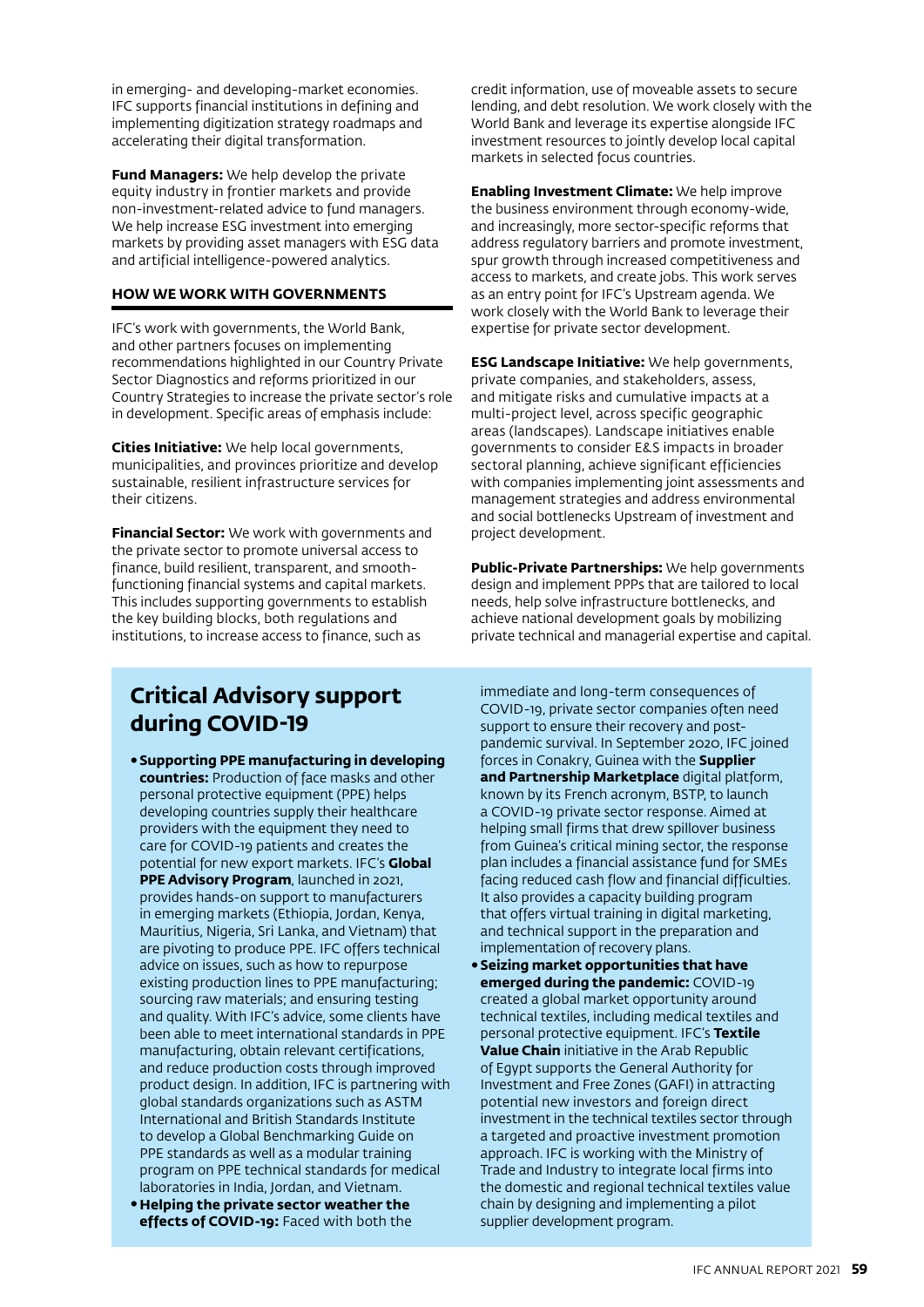## **IFC ASSET MANAGEMENT COMPANY**

IFC Asset Management Company (AMC) serves as a platform through which IFC mobilizes equity capital from third-party investors to invest side-byside with IFC in investments in emerging markets. Created in 2009, AMC provides investors with unique access to IFC's emerging markets investment pipeline while also expanding the supply of longterm capital to these markets. AMC enhances IFC's development impact and generates profits for investors by leveraging IFC's global platform and investment standards.

Equity forms the cornerstone of the capital structure. This was true before COVID-19, but in the current environment, equity is especially important. IFC and AMC will continue to explore ways to mobilize third party capital so as to provide investors with opportunities to invest alongside IFC and to support the recovery phase from the crisis through investments with impact.

As of June 30, 2021, AMC had raised approximately \$10.1 billion, including about \$2.3 billion from IFC. It manages 11 investment funds covering equity, debt, and fund-of-fund products on behalf of a wide variety of institutional investors, including sovereign wealth funds, pension funds, and developmentfinance institutions. In FY21, AMC funds committed \$325 million to 12 investee companies and exited 15 investments with a combined cost basis of \$462 million.

#### **AMC FUNDS**

**IFC Capitalization Fund:** The \$3 billion IFC Capitalization Fund consists of two sub funds — an equity fund of \$1.3 billion and a subordinated debt fund of \$1.7 billion. Launched in 2009, the fund helped strengthen systemic banks in emerging markets, bolstering their ability to cope with financial and economic downturns. As of June 30, 2021, the fund had made 41 investment commitments totaling \$2.8 billion.

**IFC African, Latin American, and Caribbean Fund:** The \$1 billion IFC African, Latin American, and Caribbean Fund was launched in 2010. The fund manages equity and equity-related investments across a range of sectors in Sub-Saharan Africa and in Latin America and the Caribbean. As of June 30, 2021, the fund had made 39 investment commitments totaling \$879 million.

**Africa Capitalization Fund:** The \$182 million Africa Capitalization Fund was launched in 2010 to invest in systemic commercial-banking institutions in Africa. As of June 30, 2021, the fund had made eight investment commitments totaling \$130 million.

**IFC Catalyst Fund:** The \$418 million IFC Catalyst Fund was launched in 2012 and manages investments in private equity funds, platforms and a co-investment

that provide capital to renewable energy projects and companies that develop resource efficient, low-carbon products and services across the global emerging markets. As of June 30, 2021, the fund had made 22 commitments totaling \$386 million.

**IFC Global Infrastructure Fund: The \$1.2 billion IFC** Global Infrastructure Fund was launched in 2013 and manages equity and equity-related investments in the infrastructure sector in emerging markets. As of June 30, 2021, the fund had made 22 investment commitments totaling \$702 million.

**China-Mexico Fund:** Launched in 2014, the \$1.2 billion China-Mexico Fund is a country-specific fund that manages equity and equity-like investments in Mexico. As of June 30, 2021, the fund had made three investment commitments totaling \$320 million.

**IFC Financial Institutions Growth Fund:** The \$505 million IFC Financial Institutions Growth Fund is a follow-on fund to the IFC Capitalization Fund and makes equity and equity-related investments in financial institutions in emerging markets. As of June 30, 2021, the fund had made 12 investment commitments totaling \$258 million.

#### **IFC Global Emerging Markets Fund of Funds:**

Launched in 2015, the \$800 million IFC Global Emerging Markets Fund of Funds manages investments in private equity funds that are focused on growth companies in various sectors across emerging and frontier markets in addition to co-investments in such companies. As of June 30, 2021, the fund had made 30 investment commitments totaling \$756 million.

#### **IFC Middle East and North Africa Fund:**

Launched in 2015, the \$162 million IFC Middle East and North Africa Fund makes equity and equityrelated investments in the MENA region. As of June 30, 2021, the fund had made five investment commitments totaling \$78 million.

**Women Entrepreneurs Debt Fund:** The \$115 million Women Entrepreneurs Debt Fund, launched in 2016, provides senior loans to commercial banks for on-lending to women-owned small and medium enterprises in emerging markets. This is a component of the Women Entrepreneurs Opportunity Facility, a partnership established in March 2014 between IFC and the Goldman Sachs 10,000 Women initiative, which as of the end of 2021 will have deployed \$2 billion to financial institutions across emerging markets for financing women-owned/led SMEs.

**IFC Emerging Asia Fund:** The \$693 million IFC Emerging Asia Fund, launched in 2016, makes equity and equity-like investments across all sectors in emerging markets in Asia. As of June 30, 2021, the fund had made 17 investment commitments of \$375 million.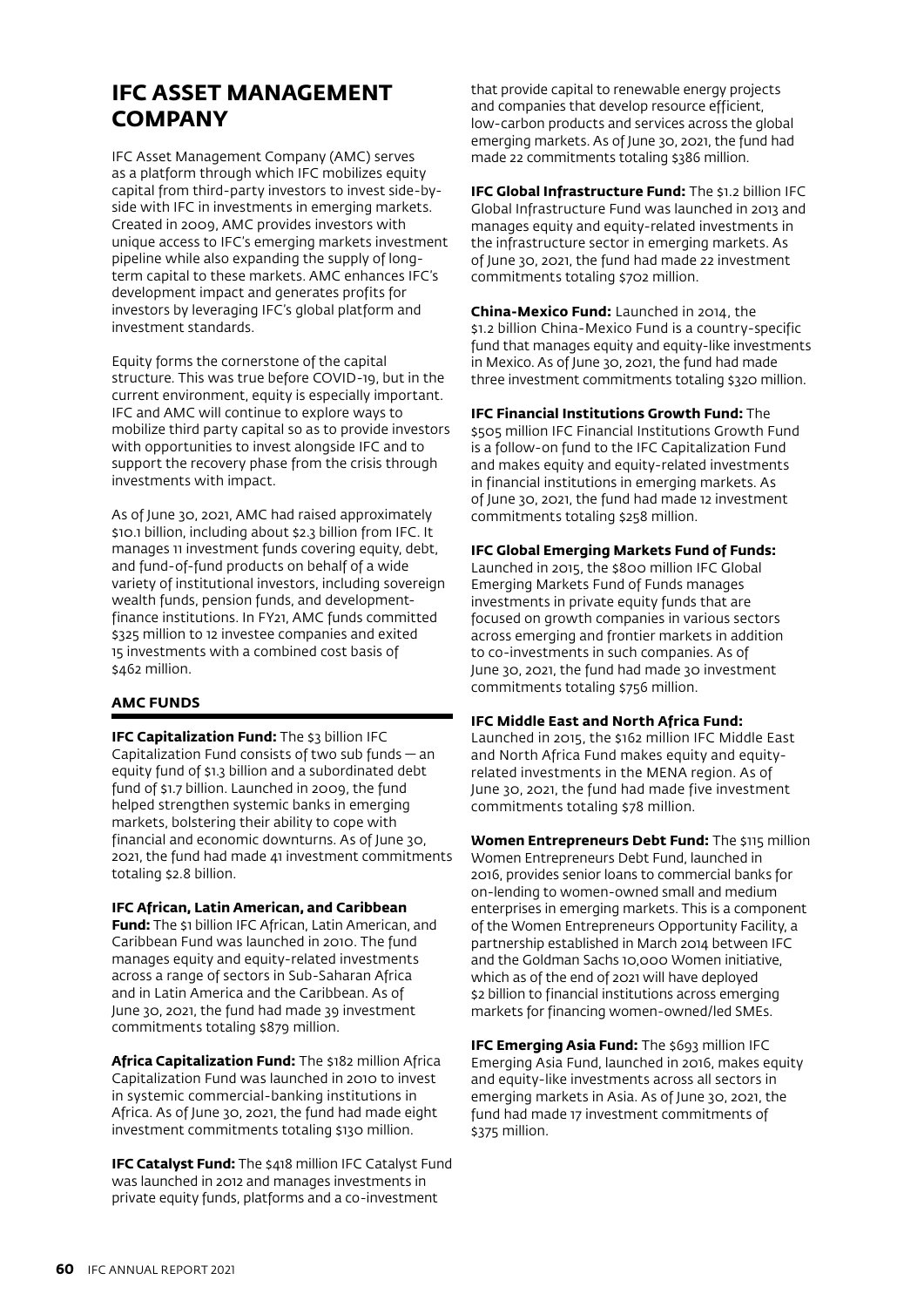# **Our Industry Expertise**

IFC leverages our global industry knowledge, acquired over six decades, to tackle the biggest development challenges of our era — including COVID-19, unemployment, climate change, and food and water security.

| <b>AGRIBUSINESS AND</b><br><b>FORESTRY</b>                         | • Promote sustainable, inclusive, and efficient food systems<br>through the private sector via investments, advisory<br>services, and partnerships to create development impact<br>• Focus on helping farmers reduce the impact of their<br>activities on the climate and build resilience against<br>climate change<br>• Invest across the agribusiness supply chain - from farm<br>to retail - to boost production, increase liquidity, improve<br>logistics and distribution, and expand access to credit for<br>small farmers                                                                                                                                                                                                                                                   | In FY <sub>21</sub> , our<br>new long-term<br>commitments for<br>our own account<br>in agribusiness and<br>forestry totaled<br>about \$1.0 billion.                                                                                                     |
|--------------------------------------------------------------------|-------------------------------------------------------------------------------------------------------------------------------------------------------------------------------------------------------------------------------------------------------------------------------------------------------------------------------------------------------------------------------------------------------------------------------------------------------------------------------------------------------------------------------------------------------------------------------------------------------------------------------------------------------------------------------------------------------------------------------------------------------------------------------------|---------------------------------------------------------------------------------------------------------------------------------------------------------------------------------------------------------------------------------------------------------|
| <b>DISRUPTIVE</b><br><b>TECHNOLOGIES AND</b><br><b>FUNDS (CDF)</b> | • Invests in and supports startups that offer innovative<br>technologies or business models<br>. Invests in and co-invests with seed funds, venture capital,<br>and growth equity funds<br>• Focus on healthcare, education, agriculture, e-commerce,<br>logistics, mobility, climate technology, and other<br>innovative sandboxes<br>IFC is one of the world's largest investors in emerging<br>markets funds, with a portfolio of \$7.9 billion in total<br>commitments in 384 growth equity, venture capital, and<br>seed/accelerator funds* and approximately \$1 billion in direct<br>and co-investments.                                                                                                                                                                     | In FY <sub>21</sub> , new<br>commitments for<br>CDF own account<br>totaled \$546 million,<br>with a total of<br>\$12 million mobilized.<br>net of \$161 million<br>in joint ventures<br>and \$12 million<br>mobilized with IFC's<br>mainstream sectors. |
| <b>FINANCIAL</b><br><b>INSTITUTIONS</b>                            | • Investment and advisory services to develop financial<br>sector in emerging markets<br>• Use innovative financial products and mobilization<br>• Focus on medium and small enterprises and supporting<br>local capital markets<br>• Operates through financial intermediaries to help them<br>become more involved in priority sectors and in fragile<br>and conflict-affected states                                                                                                                                                                                                                                                                                                                                                                                             | In FY <sub>21</sub> , our<br>new long-term<br>commitments for<br>our own account in<br>financial institutions<br>totaled about<br>\$5.9 billion.                                                                                                        |
| <b>HEALTH AND</b><br><b>EDUCATION</b>                              | <b>Health</b><br>• Investment and advisory services to strengthen healthcare<br>systems and expand production and availability of healthcare<br>supplies, vaccines, and therapeutics in emerging markets<br>• Focus on innovative technologies, advancing quality care,<br>and improving access to essential medical products and<br>healthcare services<br>• Support collaboration between the public and private<br>sectors to improve healthcare access and quality<br><b>Education</b><br>• Complement public sector's work by investing in private<br>tertiary education and technology-based solutions<br>• Create more opportunities for people in rapidly<br>changing economies<br>IFC is the world's largest multilateral investor in<br>private healthcare and education. | In FY <sub>21</sub> , our<br>new long-term<br>commitments for<br>our own account in<br>health and education<br>totaled about<br>\$1.3 billion.                                                                                                          |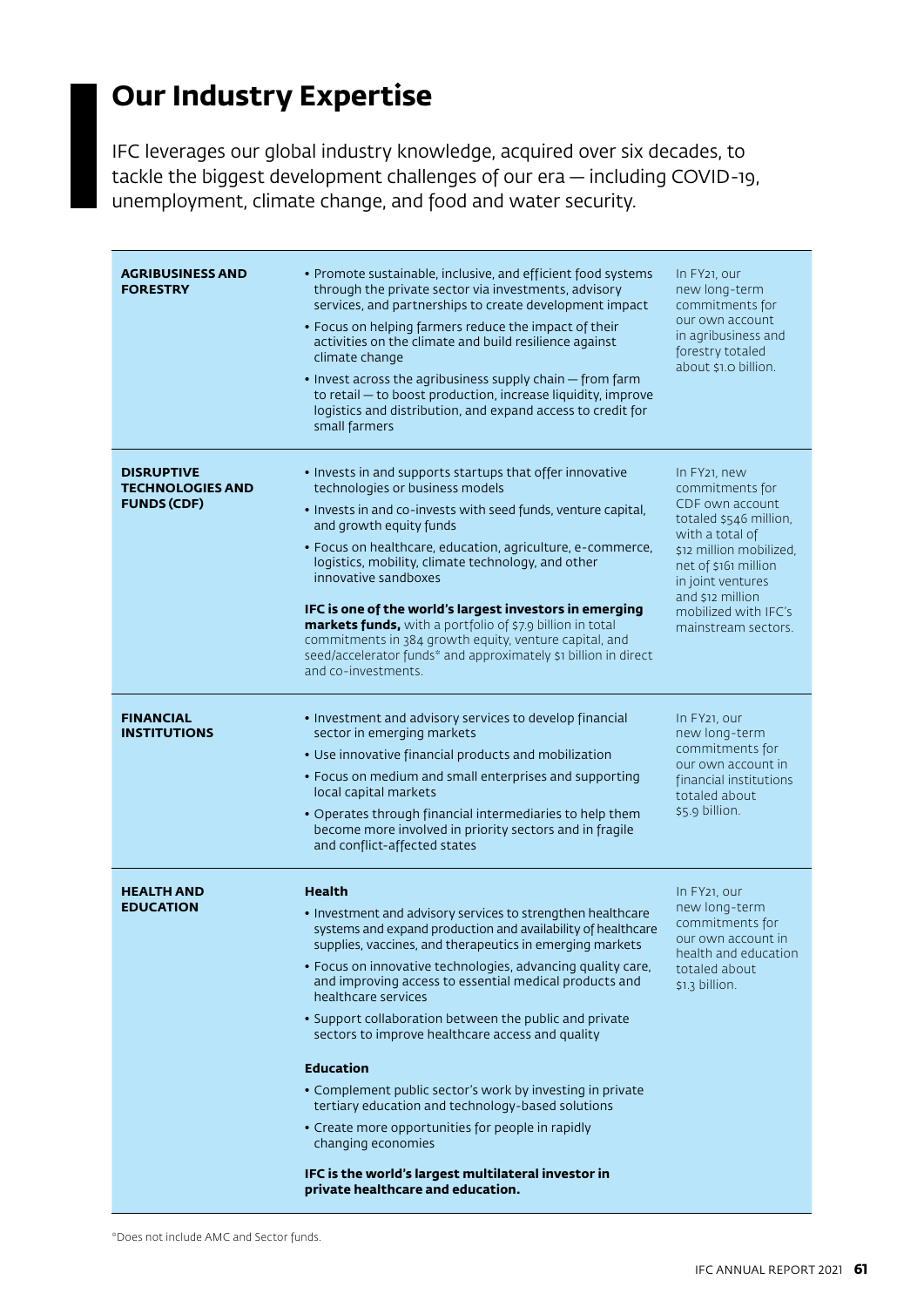| INFRASTRUCTURE | IFC offers long-term financing and industry-leading<br>expertise to develop infrastructure projects that provide<br>essential services in partnership with the private sector.    |                                                                                                        |
|----------------|-----------------------------------------------------------------------------------------------------------------------------------------------------------------------------------|--------------------------------------------------------------------------------------------------------|
|                | <b>Energy</b>                                                                                                                                                                     | In FY21, our                                                                                           |
|                | • Finance electricity generation, transmission, and<br>distribution projects across a range of technologies                                                                       | new long-term<br>commitments for<br>our own account in                                                 |
|                | • Leading financier of low-cost renewable energy:<br>hydropower, wind, and solar                                                                                                  | energy totaled about<br>\$544 million.                                                                 |
|                | <b>Environmental and Municipal Infrastructure</b>                                                                                                                                 | In FY <sub>21</sub> , our                                                                              |
|                | • Expand access to clean water and improved sanitation                                                                                                                            | new long-term<br>commitments for                                                                       |
|                | · Ensure municipal authorities provide reliable, sustainable<br>and affordable services                                                                                           | our own account<br>in Environmental<br>and Municipal<br>Infrastructure totaled<br>about \$266 million. |
|                | · Financing, advisory services, and project development<br>support for municipal and regional governments and<br>private companies                                                |                                                                                                        |
|                | <b>Cities</b>                                                                                                                                                                     |                                                                                                        |
|                | • Strategic partnerships with cities around the world to<br>find solutions to urban problems                                                                                      |                                                                                                        |
|                | • Focus on infrastructure                                                                                                                                                         |                                                                                                        |
|                | • Mobilize commercial financing for priority projects,<br>connects cities with capital markets                                                                                    |                                                                                                        |
|                | • Leverages World Bank and private sector expertise                                                                                                                               |                                                                                                        |
|                | <b>Mining</b>                                                                                                                                                                     |                                                                                                        |
|                | • Finance projects including construction, production, and<br>expansion                                                                                                           |                                                                                                        |
|                | • Impact investing for sustainable economic growth                                                                                                                                |                                                                                                        |
|                | • Mitigate environmental and social risk, advice on<br>community engagement, and implementing shared-use<br>infrastructure                                                        |                                                                                                        |
|                | <b>Telecommunications, Media &amp; Technology</b>                                                                                                                                 | In FY21, our                                                                                           |
|                | · Finance digital infrastructure: broadband networks,<br>telecommunications towers, and data centers                                                                              | new long-term<br>commitments for<br>our own account in                                                 |
|                | • Support mobile network operators                                                                                                                                                | telecommunications.                                                                                    |
|                | · Offer broad range of products - including loans, equity,<br>mobilization, and project finance                                                                                   | media, and<br>technology totaled<br>about \$601 million.                                               |
|                | <b>Transportation</b>                                                                                                                                                             | In FY <sub>21</sub> , our                                                                              |
|                | · Investment and advisory services modernize port,<br>airports, roads, railways, and other transportation<br>infrastructure projects                                              | new long-term<br>commitments for<br>our own account<br>in transportation                               |
|                | • Reduce transportation costs, relieve bottlenecks, facilitate<br>international trade, mitigate climate effects, and create<br>jobs through efficiency upgrades and modernization | totaled about<br>\$355 million.                                                                        |
|                | Sustainable Infrastructure Advisory                                                                                                                                               |                                                                                                        |
|                | • Advisory services to help companies increase benefits to<br>the communities where they operate, including through<br>supply chains and royalty payments                         |                                                                                                        |